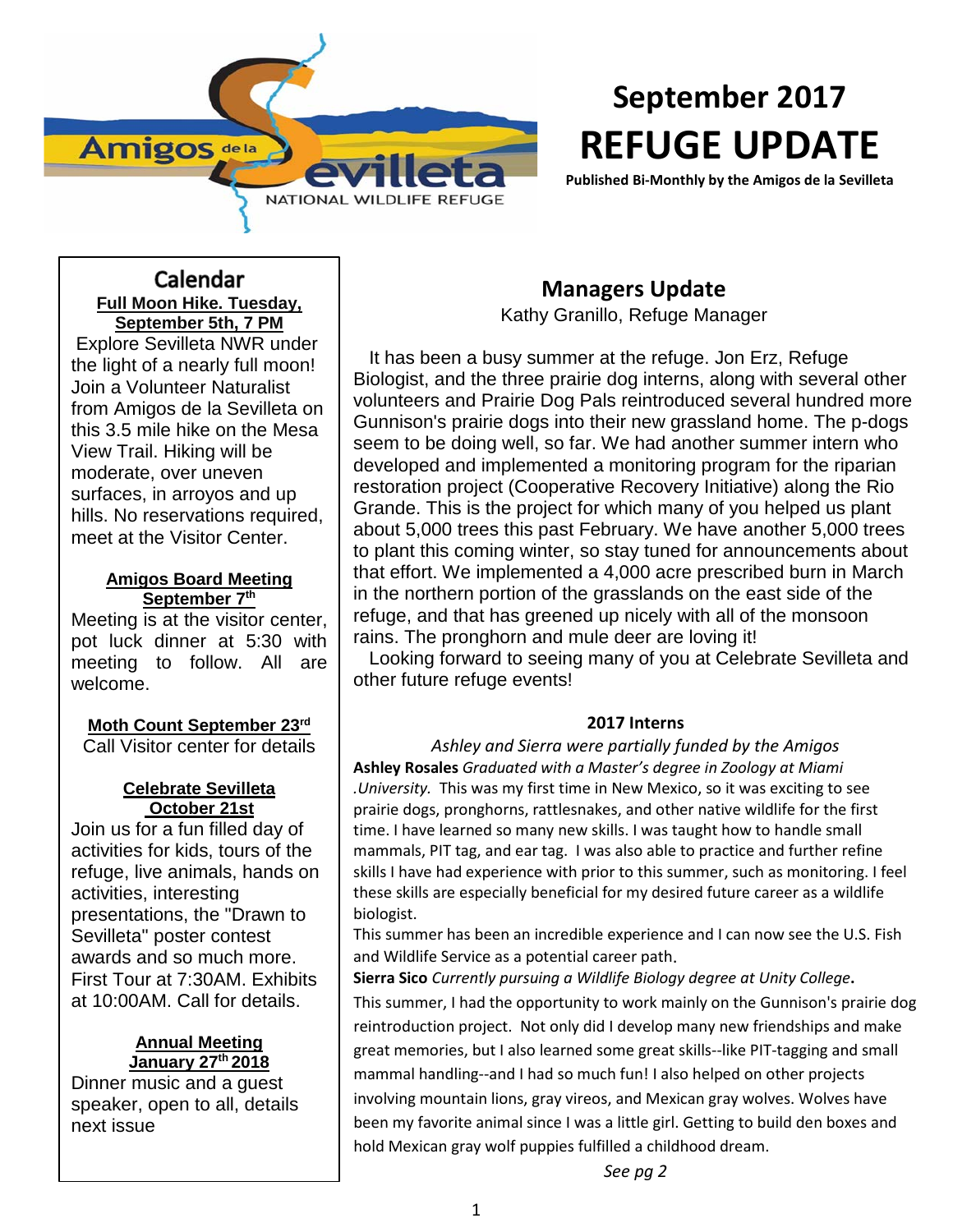#### **Message from the Amigos Board**

 This year the Amigos Board has five new members. Colin and Sandy Barnett, from Albuquerque. Sandy retired from a zookeeper career specializing in reptiles and amphibians. Colin also is retired. He was an Assistant Professor of Biology at Illinois State University. He is also a passionate landscape photographer.

 Steve and Mary Randall, from Veguita. Steve and Mary have been volunteers for the Sevilleta since 2006 in various capacities.

 Penny Lommen is a retired educator/librarian and resides in Socorro with her husband Jim. Her hobbies include reading and birding.

 Board Members continuing from 2016 are Bruce Harrison, Sarah McClain, Judy Kurtz, and Sue Small.

 Past Board President Tamara Coombs ended her term in December, but she extended her efforts into this year to complete a new membership brochure and Rack Card to attract people to the Refuge. Brochures and Rack Cards are available at the Visitor Center. Tamara also graciously agreed to serve as the Amigos Coordinator for this year's Celebrate Sevilleta! event.

 The Amigos partially funded the summer work of two interns, as you can read about elsewhere in this newsletter.

 This year the Amigos switched to a membership renewal system that starts on Jan 1 regardless of the date you join. (If you join after June, you pay only half the normal membership fee.) This will allow renewal notices to be sent out one time. You will be getting the notice in December, but you can renew anytime. We are excited to have 103 members as of August.

 The website been redesigned so it can be easily be viewed on cell phones as well as on desktops. It is: <http://www.amigosdelasevilleta.com./>

#### **The Amigos Board Needs You**

 We have openings for additional Board members, so please contact us if you would be willing to serve a oneyear term.

#### **Amigos Contacts**

Amigos Web Site <https://www.amigosdelasevilleta.org/> Amigos on Facebook Amigos de la Sevilleta

#### **Refuge Web Site & Contact**

<http://www.fws.gov/refuge/sevilleta/>

Jeannine Kimble Visitor Services Manager 505/864-4021 X 106

#### **2017 Interns**

**Cristian Hernandez** *Currently pursuing a Wildlife Ecology degree at New Mexico State University* This summer has been an amazing opportunity. I was able to obtain an extensive amount of experience in small mammal handling and observation oriented work, and came away with a greater knowledge of how the refuge system and the U.S. Fish and Wildlife Service operates. I can say with certainty that I consider myself to now be a qualified "prairie dog wrangler". It has been such a privilege to work alongside an amazing team the entire summer on such vast amount of projects. I have created memories and experiences that will last forever.

**William Janousek** *Currently pursuing a PhD in Wildlife Biology at University of Montana.* This summer I had the pleasure of working at Sevilleta National Wildlife Refuge as part of the Directorate Resource Fellowship Program. My primary duties involved developing a habitat monitoring program to measure the success of a riparian restoration project along the Rio Grande. Sevilleta NWR and its many partners have committed to this restoration project to provide new habitat for several threatened and endangered species including the Rio Grande silvery minnow, Southwestern willow flycatcher, and Western yellow-billed cuckoo. I've learned many valuable skills and forged rewarding friendships during my time at Sevilleta NWR and look forward to carrying those with me as I return to my graduate studies at the University of Montana.

#### **Interns at Work**

#### Sierra and Ashley tagging a prairie dog